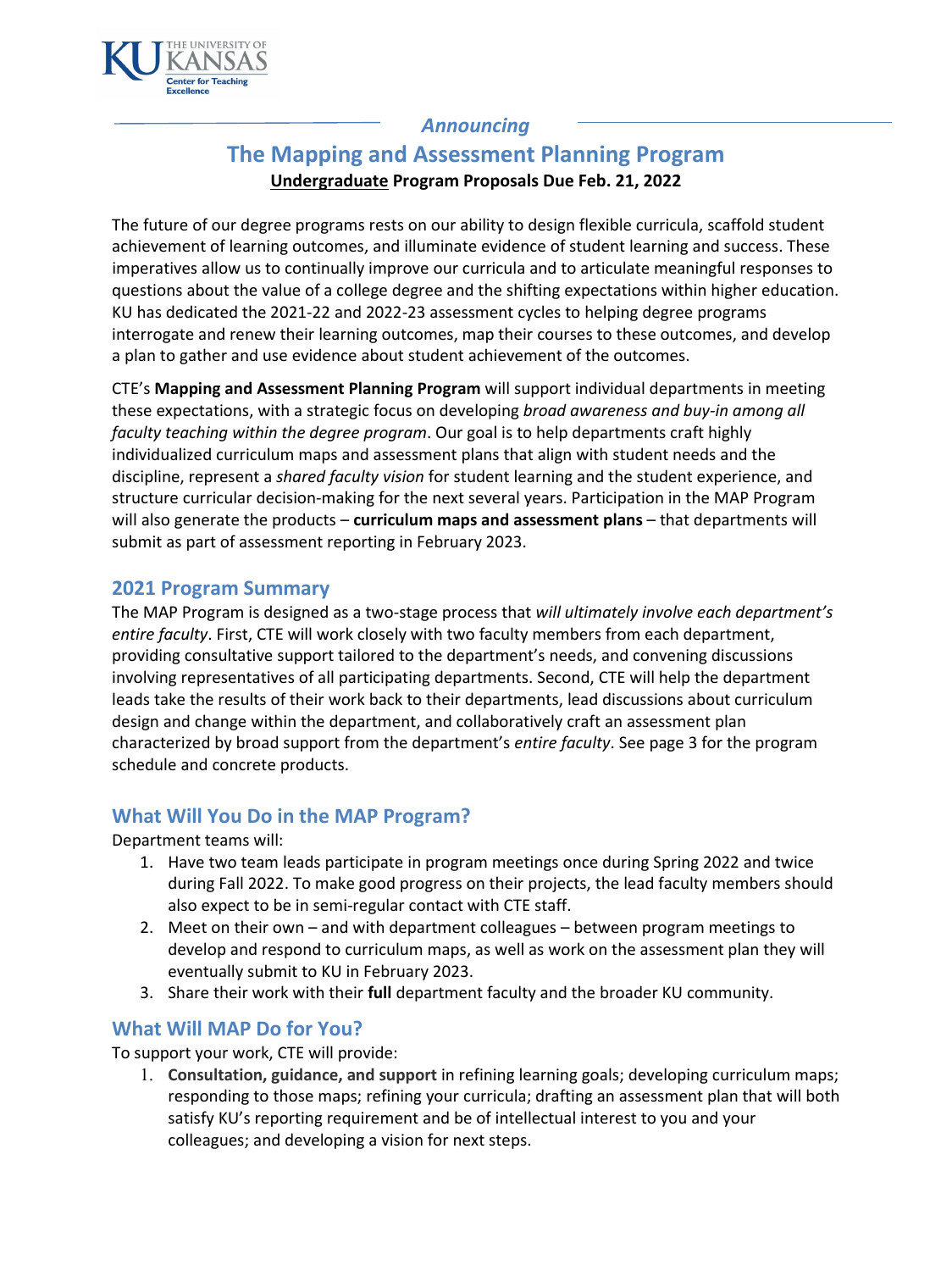

- 2. **Access to survey and curricular tools,** and other forms of data analytics support to inform discussions on how best to structure your curriculum and assess its effectiveness.
- 3. Opportunities to connect with **an intellectual community of colleagues** from other departments that are working toward similar goals and solving similar problems.
- 4. A **\$3,000 fund** for the team. Funds will be transferred to departments by the end of March *(FY22; must be spent before 6/9/22)*. We suggest using funds for stipends or professional expenses for team leaders and members (e.g., team leads receives \$1,500 gross). Funds could also support student assistance on the project.

## **Eligibility and Expectations**

Any **undergraduate** program on the Lawrence or Edwards campus is eligible to apply (based on funding and demand, a MAP Program for graduate programs may be launched next academic year). Department teams should include **at least two faculty members** who will play an active role in the activities. Departments with larger teams should identify **two team leads** who will represent the department in CTE and program meetings. As indicated through their application materials, teams should have the demonstrated support of the department chair. Faculty include tenured and tenure-track faculty, multi-term lecturers, teaching specialists, and professors of teaching who have an ongoing role in their departments. Department teams are expected to send both team leads to program meetings and to share their work in at least one department meeting and in a presentation at CTE's annual Student Learning Symposium in late January or early February 2023. With the help of CTE staff, they will deploy a curriculum survey to their departmental colleagues.

## **Application**

Departments should submit **a brief application addressing the points below; a copy of their annual assessment report from this year (February 2022)**, and a list of their program's learning outcomes. Materials are due by 5 p.m. Feb. 21 to Joshua Potter at [joshuadpotter@ku.edu.](mailto:joshuadpotter@ku.edu)

#### Applications (~2 pages) should address:

- *1.* **Faculty team and leadership endorsement.** Who will participate and why is this the right team for this work? The ultimate goal of this program is to help department teams foster broad engagement among colleagues with a long-term assessment plan. For this reason, we ask for a short letter of support from the department chair. The letter should indicate a commitment to facilitating broad faculty participation in the mapping and planning process, and identify forums or meetings where the team will have opportunities to lead discussions with the entire faculty about the department's MAP work. As a condition of funding, departments must provide documentation of these meetings in Spring and Fall 2022.
- *2.* **Curriculum Description.** How well-developed are your program's learning outcomes? Are instructors of courses in your department aware of these outcomes and do they teach to them specifically? Do some courses align more or less well with these outcomes? In your estimation, what is the most successful area of your curriculum? What is one area that needs work and why? (*Note that there are no "wrong" answers to these questions. They are intended to help the CTE understand how best to support participating departments.)*
- *3.* **Department-Level Conversations About Assessment.** What is the current state of assessment discussions within your department? Are there particular sticking points or recurring objections around assessment among your colleagues? Are there certain sorts of evidence or argumentation that might be effective or persuasive in eliciting broader participation or buy-in from colleagues? (*Here again, there are no "wrong" answers!)*
- 4. **Funds.** How would you use the \$3,000?